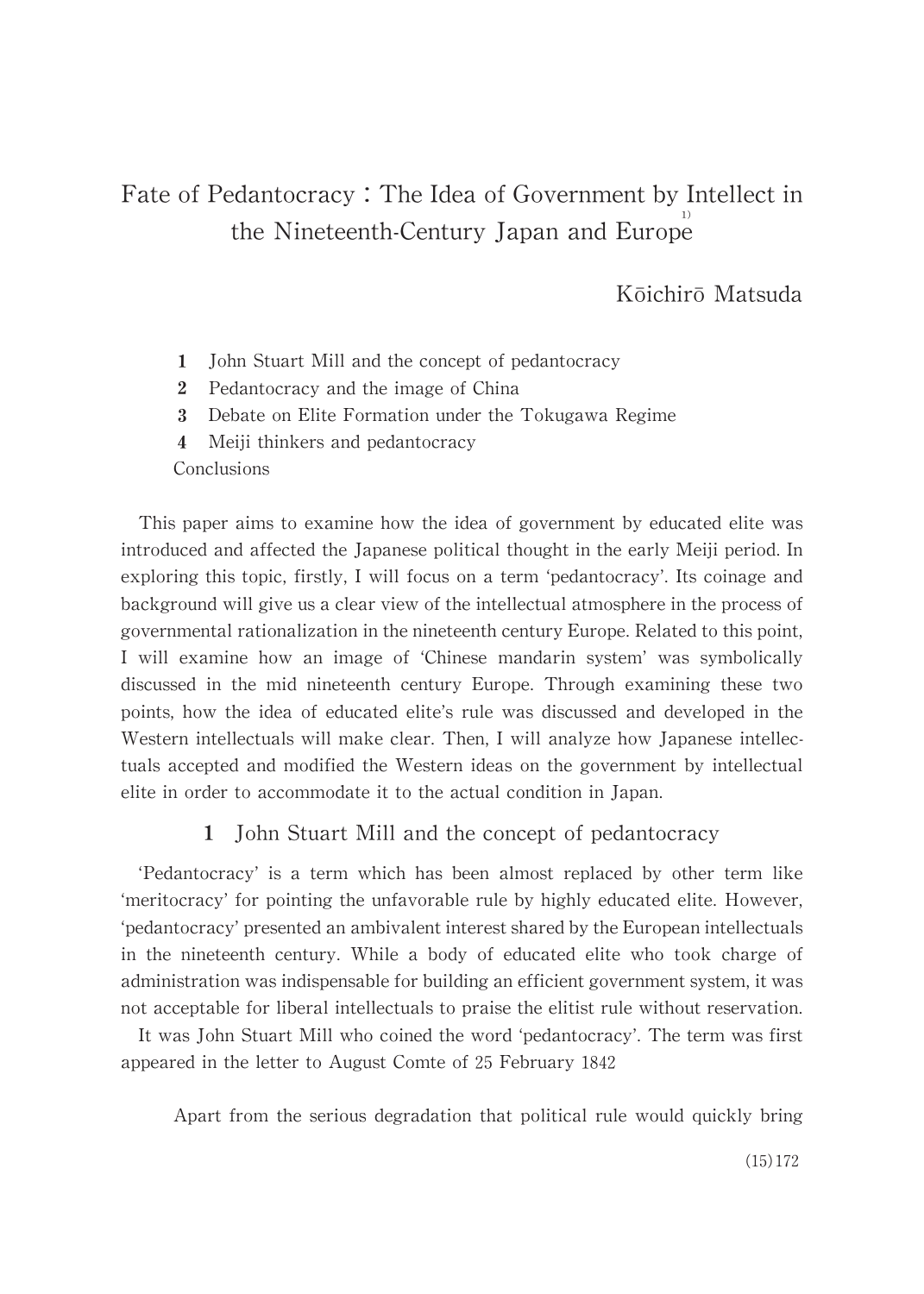about in the moral and intellectual customs of the speculative class  $\lceil$  of philosophers], it seems to me that such rule would in no way favor the intellectual progress which doubtless it was basically dreamed up to bring about. I find the example of China to provide excellent support for this view. In that country the structure of government comes perhaps as close as possible to Saint-Simon's theory  $\lceil$  of the rule of philosophers $\rceil$ , and with what result ? A government most opposed to any kind of progress. The majority of an educated class may well be less disposed than any other to be led by the most advanced minds in its midst; and since this majority would doubtless be composed, not of great thinkers, but simply of scholars or of scientists lacking true originality, there could result only what one finds in China, a pedantocracy.

Comte's reply of 4 March 1842 to this letter showed how much he was impressed by Mill's neologism.

With reference to the basic principle, I cannot thank you enough for your profound and lucid analysis, expressed concisely and decisively in your valuable letter. You summed it up so well in your happy concept of pedantocracy to describe the dangerous utopia of the supposed rule of the spirit. I judge essentially, as you do, the irrefutable example of China. The need for and the nature of the continued antagonism [between the temporal and the spiritual], without which human development is inconceivable, have, so it seems to me, never been better felt and better expressed. I am firmly convinced that in philosophical renewal the most difficult step is to bring about a real union of two truly original intellects; you can, therefore, imagine what great hope such an agreement  $[$  between us  $]$  leads me quite logically to anticipate.

Then Millused the term in one of his major works, On Liberty.

If we would possess permanently a skilful and efficient body of functionaries ―aboveallabodyabletooriginateandwillingtoadoptimprovements―ifwe would not have our bureaucracy degenerate into a pedantocracy, this body must not engross all the occupations which form and cultivate the faculties required for the government of mankind.

What was the background of Mill's intention in discussing 'pedantocracy' prob-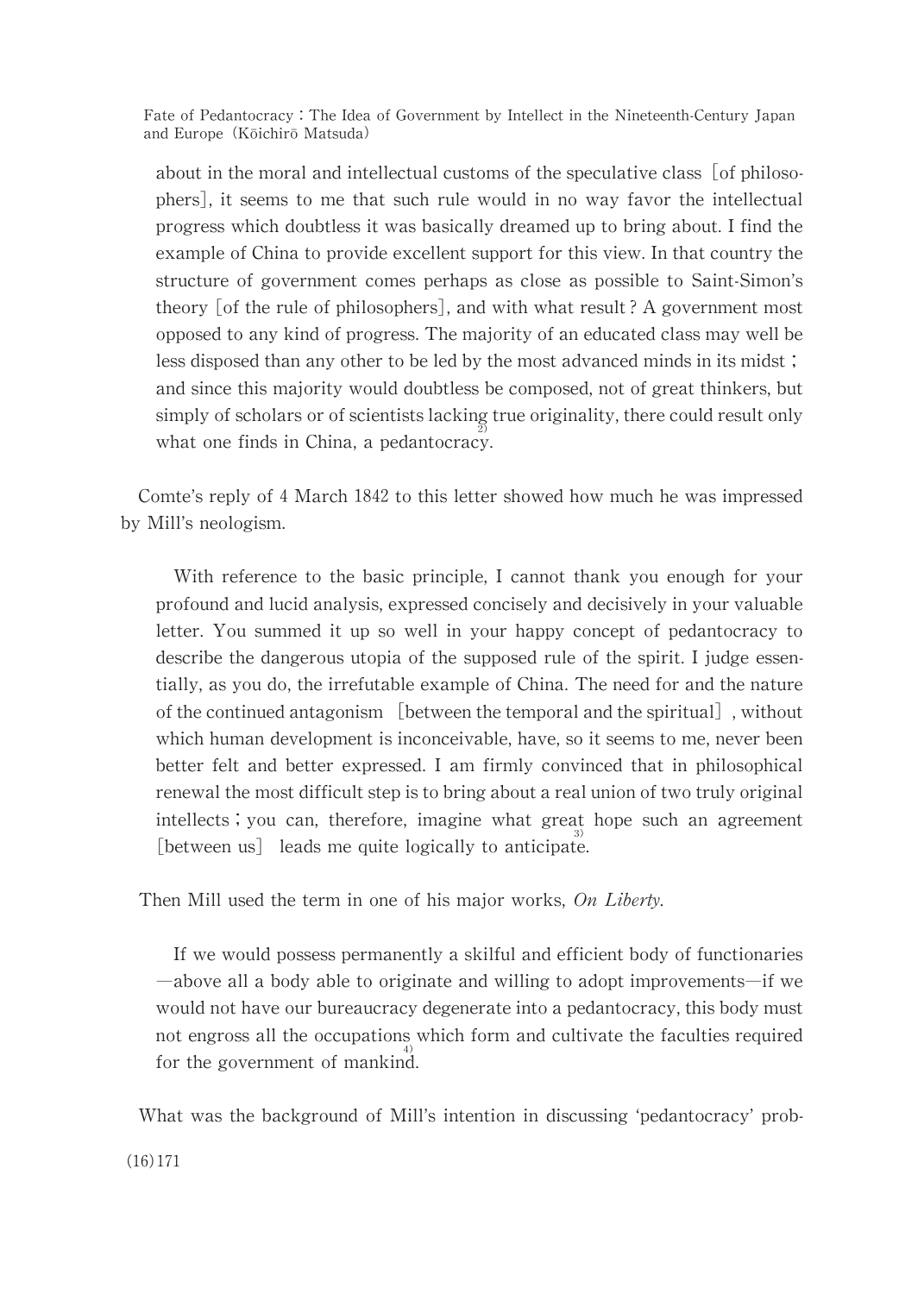lem? As the Mill's letter which I previously cited shows, in the context of the French influence on Mill's thought, his neologism can be understood as an expression of Mill's departure from his early influence under the Saint-Simonism. In his early years, Mill was strongly attracted by the idea of entrusting the governing to the meritocratic elite. However, as his study of the French historiography and social science, especially the works of Guizot and Tocqueville, became deepened, he changed his opinion and started to alert the threat of the new type of tyranny—the bureaucratic elite's despotism.

Coinage and uses of 'pedantocracy' had strong relevance to the political context of the time, too. There were controversies on the reform of the recruitment procedure of the British domestic and colonial civil services. Although the term 'pedantocracy' was not often used in the public discourse of the time, the topic such as 'patronage versus merit' was frequently appeared. 'Merit' was one of the key terms in the debate. For example, Lord Macaulay was one of the leaders who wanted to promote the 'merit' principle in the recruitment of civil servants. To this reformists' plan, the opposition side criticized it as 'wise despotism' or 'government by book worms'. Robert Lowe, one of the leading persons who promoted the competitive examination of the civil service recruitment, was attacked as a leader of 'theorists' whose principles were fundamentally alien to 'the practical English people.' The group who advocated the open competitive examination were denounced that they intended to 'administer this country on the Chinese system.'

It was not only from the anti-reformists side but also from within the reformists that the attack against the idea of government by intellectual merit was made. Their criticism was not because the idea was 'alien,' but because it contained a potential threat to their democratic creed. For example, on the civil service reform issue, while Mill was apparently on the reformist's side, he repeatedly alerted that one must not be too optimistic with the idea of government by superior intellect. In his On Liberty, he alerted that if the government attracted all the talented part of the nation, and if the education successfully achieved the supply of those talents to the central power, all the governed would become slaves of the intellectually superior governing power, and the men in the government institution would become slaves of the organization itself.

Using the term 'public sprit,' the similar way of discussion appeared in his Principles of Political Economy (1848).

There cannot be a combination of circumstances more dangerous to human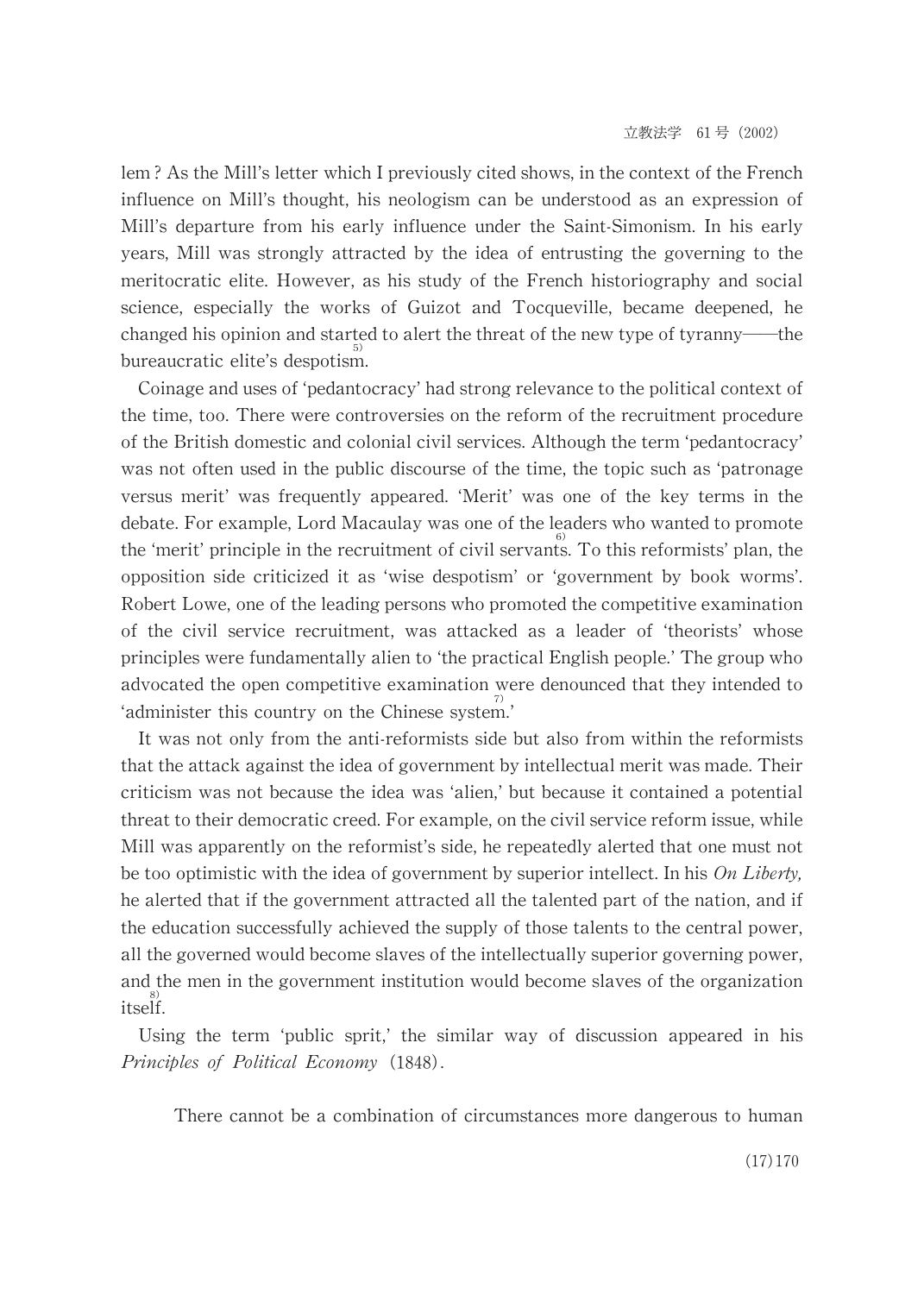welfare, than that in which intelligence and talent are maintained at a high standard within a governing corporation, but starved and discouraged outside the pale. Such a system, more completely than any other, embodies the idea of despotism, by arming with intellectual superiority as an additional weapon those who have already the legal power....The only security against political slavery is the check maintained over governors by the diffusion of intelligence, activity, and public spirit among the governed.

Mill maintained that when the governing body monopolized the talent and intellect of the society, and, in consequence, when those merits became waned in the society outside the governing body, it must lead to the most dangerous condition for the nation's well being. It would be the most powerful despotism with power and intellectual superiority reigning over the political slavery with no public spirit.

Mills' argument had a unique feature compared with the other comments in the debate in England. Mill was under the influence of the contemporary French thinkers. Francois Guizot's Histoire de la Civilisation en Europe was the most important of them. Under the influence of Guizot, Mill developed the idea of 'systematic antagonism.' Mill wrote that this principle was 'the only condition under which stability and progressiveness can be permanently reconciled to one another.' He stressed that this 'antagonism' was essential for the development of the European civilization. According to Mill's explanation of Guizot's main idea, this systematized 'antagonism' made the 'co-ordinate action among rival powers' possible and it caused 'the spirit of improvement' or 'kept the human mind alive' in Europe.

Though basically accepting the idea of Guizot on the advantage of the European civilization, Mill stressed that the contemporary Europe was under the crisis of falling into predicament because European civilization was losing its 'antagonism' of different principles. We can also see the influence of Tocqueville to Mill in this sense of crisis. However, while Tocqueville saw the pernicious effect of the loss of antagonism primarily in the democratic-egalitarian tendencies of the American society Mill saw it in the contemporary condition of Europe or especially Britain.

Although it is clear that French thinkers were the major intellectual sources for Mill in forming the idea of 'pedantocracy', it should be assumable that, without Mill's coinage of the term, French thinkers might not have succeeded in clearly defining the pernicious tendency of the times toward the new type of despotism. That was the reason why Auguste Comte replied to Mill that he had strong 'philosophical sympathy' with the term 'pedantocracy' and asked a permission to use the term in his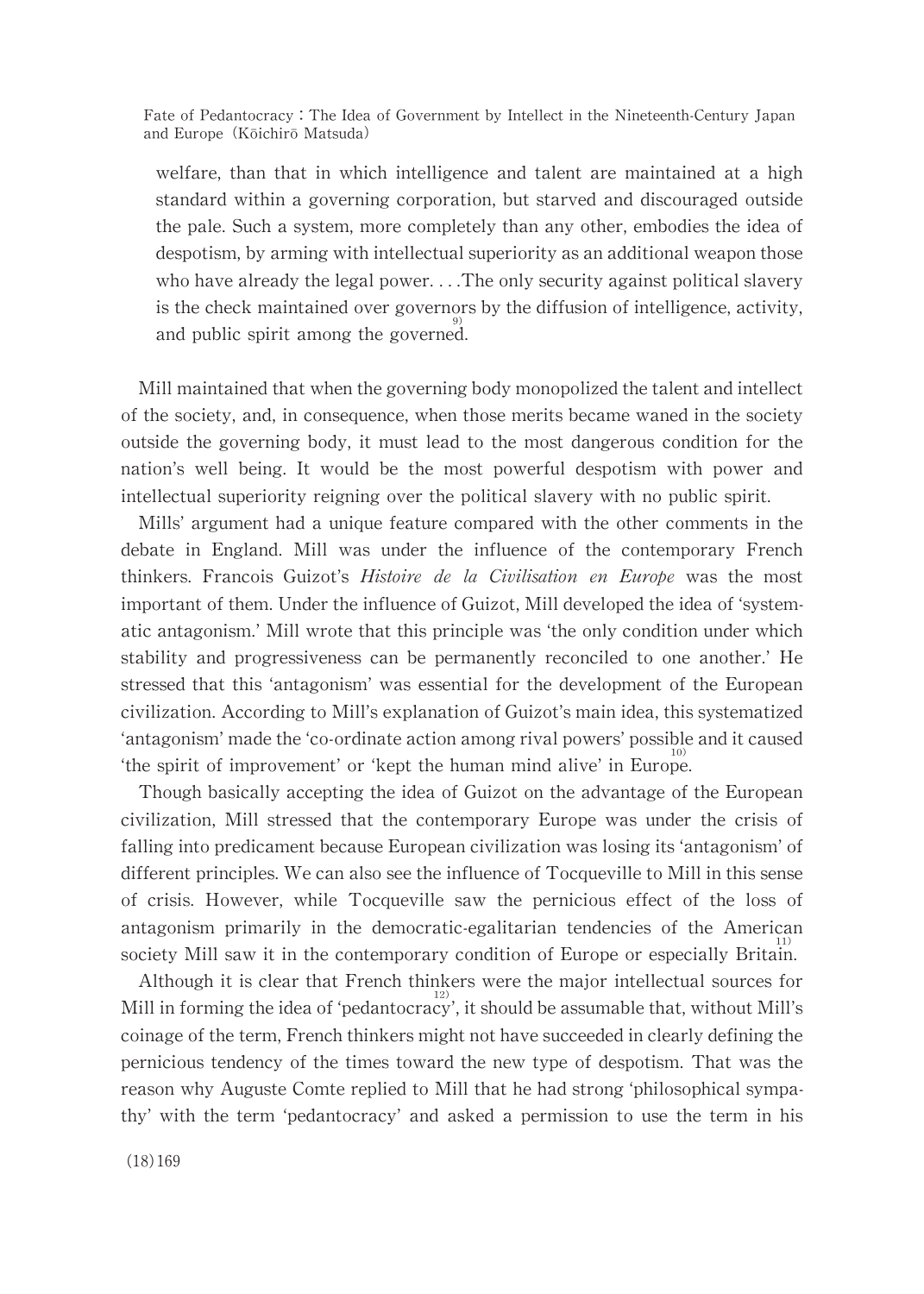<sup>13)</sup> books. It should be noted that, ironically, Comte used that term to attack Guizot who was greatly influential to the national education of France.

#### 2 Pedantocracy and the image of China

China was frequently associated with 'pedantocracy' in Mill's works and letters. For Mill, China was a country which featured all the essential factors of 'pedantocracy.'

If the lettered and cultivated class, embodied and disciplined under a central organ could become in Europe, what it is in China, the Government unchecked by any power residing in the mass of citizens, and permitted to assume a parental tutelage over the operations of life the result would probably be a darker despotism, one more opposed to improvement, than even the military monarchies and aristocracies have in fact proved.

The problem of 'pedantocracy' was not only in the dominance of intellectual elite without being checked by other parties, but also in that this system was established on 'the complete victory of one of the contending principles.' This type of government absorbed 'all the principal ability' of the society and it would destroy 'the mental activity and progressiveness' of the government itself. In this sense, 'A Chinese mandarin is as much the tool and creature of a despotism as the humblest cultivator'.

Mill's case was not just another example of liberals who criticized Oriental despotism in order to praise the Western liberalism. His statements on China presented a different point from his attack on the Oriental despotism in a wider sense. When Mill discussed the topic of Oriental despotism, he often mentioned India as well as China. However, for elaborating the idea of 'systematic antagonism' in contrast to the precariousness of the stagnated society, the example of China was more useful than that of India. He used the image of China in order to characterize a totally stagnated society which governed by a body of high intellect.

Moreover, for Mill, the ironical effect of the mandarin system was an urgent question to be considered. British liberals generally favoured the 'merit' for selecting govering elite. However, Mill had a strong concern with the idea of constituting a powerful meritocratic government. Therefore Mill tried to portray the mandarin system as an obstacle for the progress of society not because of its lack of efficiency or intellect, but of its failure to maintain the balance and diversity in the society.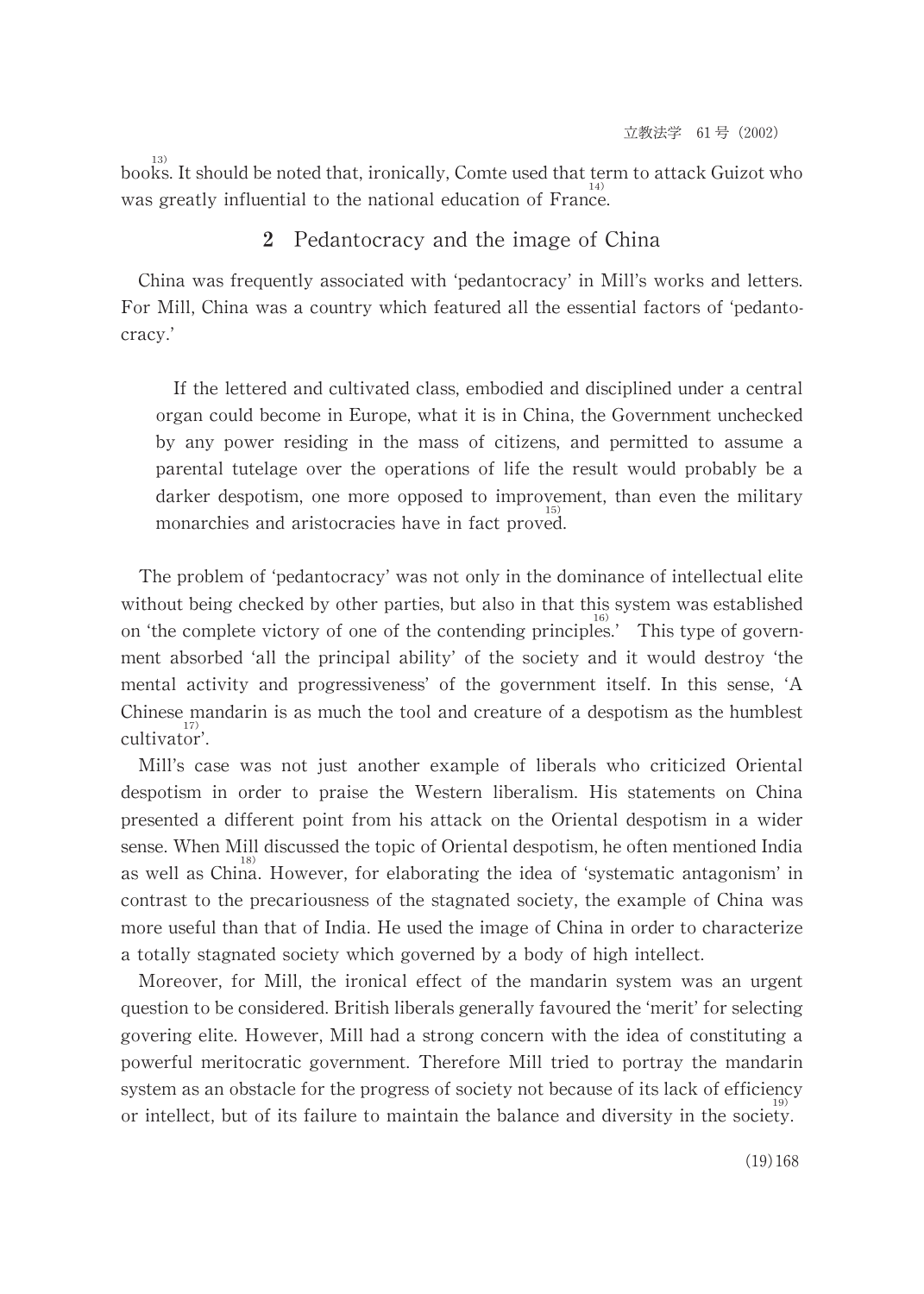The basic idea of Mill's discussion had obvious affinity with the theory of Guizot, however, the uses of the example of China seems to have been derived from other sources. As Guizot did not use the example of China, Tocqueville was more likely to be the source of Mill's idea. Tocqueville asserted that the perfect administrative centralization had made China a completely listless society, if he did not discuss the problem of centralization of the intelletual elite.

China appears to me to present the most perfect instance of that species of well-being which a completely central administration may furnish to the nations among which it exists. Travellers assure us that the Chinese have peace without happiness, industry without improvement, stability without strength, and public order without public morality. The condition of society is always tolerable, never excellent. I am convinced that, when China is opened to European observation, it will be found to contain the most perfect model of a central administration which exists in the universe.

Tocqueville's characterization of China should be evocative for Mill's consideration on the boundary of the central government. Mill's evaluation of centralization was ambivalent. As is well known, Mill asserted that the ideal standard for the relation between the central government and the local governments should be 'the greatest dissemination of power consistent with efficiency; but the greatest possible centralization of information, and diffusion of it from the centre'.

It was not only from Tocqueville, but also from the eighteenth century thinkers thet Mill adopted the image of Chinese society. For example, Hume presented China as an empire which had 'a pretty considerable stock of politeness and science' but 'so slow a progress' in the science because of the complete uniformity of the society and of the too strong 'authority of any teacher'.

Rousseau used China as a good example for his criticism of the science and art as the cause of the moral corruption.

There is in Asia an immense land where Letters are honoured and lead to the foremost dignities of State. If the Sciences purified morals, if they taught men to shed their blood for the Fatherland, if they animated courage, then the Peoples of China should be wise, free, and invincible. But if there is not a single vice that does not rule them; not a single crime that is unfamiliar to them;  $\dots$ What benefits has China derived from all the honors bestowed upon them?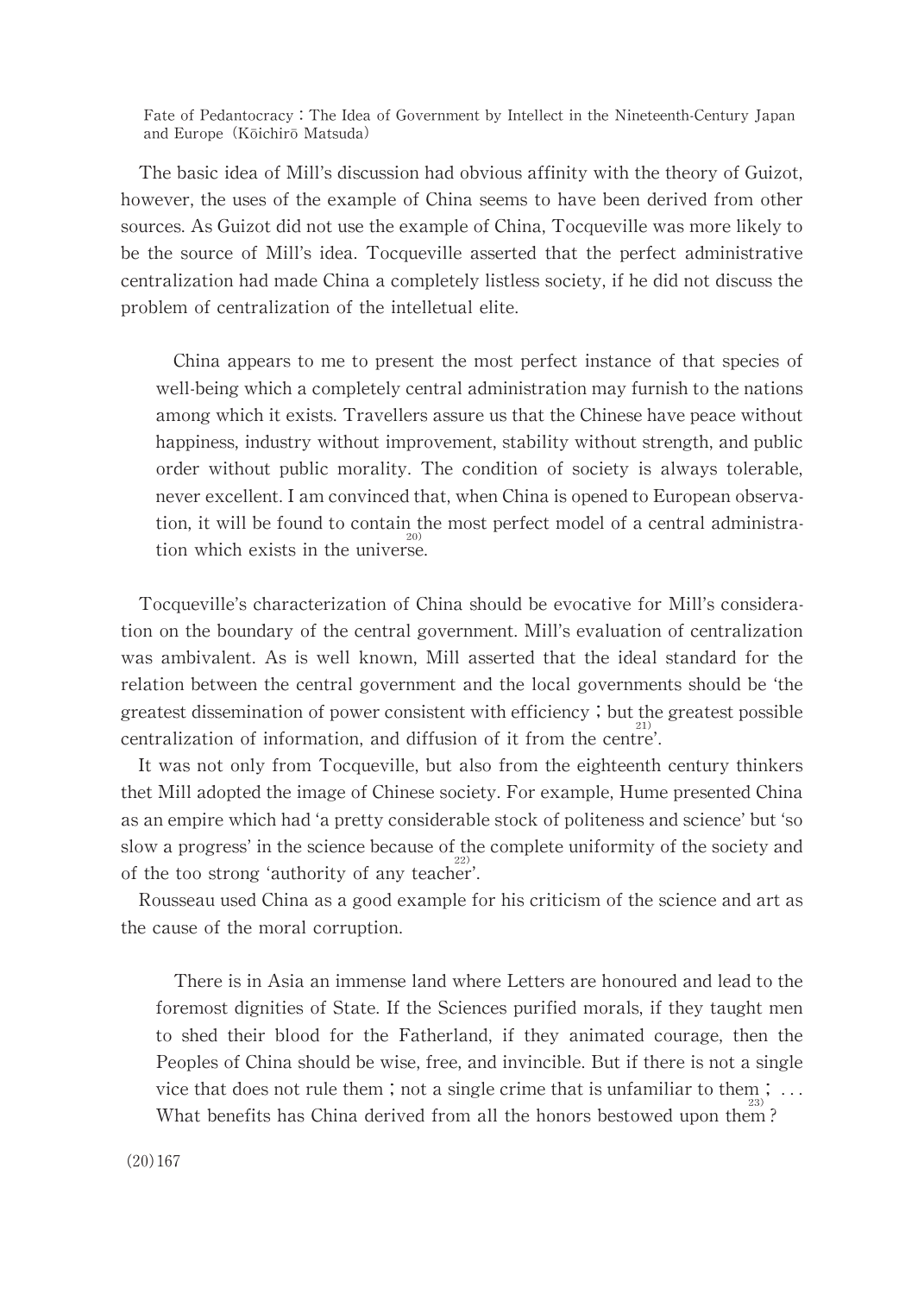As several studies have discussed, China image in the eighteenth century European thinkers in general was much more idealized than Hume or Rousseau's cases. For many of the French Enlightenment thinkers, China was a successful case of wellordered statecraft without disturbances by religious struggles. Mill seems to have taken over the critical type of images of China and arranged them to describe his anxieties with his contemporary problem. For Mill, the contradiction among elite formation, a free government, and a progressive society was gravely serious.

# 3 Debate on Elite Formation under the Tokugawa Regime

Mill's usage of China image functioned to guide Japanese intellectuals of the early Meiji period into the problem of elite formation and the modern state building. Before we examine the Meiji intellectuals thought on the topic, an overview of Tokugawa discussion on the mandarin system must be indispensable.

Despite the fact that China has always been the influential cultural source for Japanese society, Tokugawa government had never adopted Chinese bureaucracy recruitment system. Amenomori Hoshū (1668-1755), a Confucian scholar, a linguist of Chinese and Korean languages and a diplomat of Tsushima, criticized the examination system of the governing elite in China and Korea. He commended the flexible Samurai bureaucrats' recruitment and promotion procedure in Japan as much better than the open competition by cram, bookish candidates in China because the Japanese system was a well-balanced mixture of the heritage principle and the merit principle. According to Amenomori, in the Japanese system, colleagues would understand the new member's talent and character better because they could know each other in their closed society under the heritage system of Samurai bureaucrats of the Tokugawa regime. This sense of closeness was more valuable than screening the candidates by the examination of bookish knowledge.

The shortage of talented men in the government, *jinzai* in Japanese, of both Tokugawa and feudal lords, was one of the persistent problems especially after the later eighteenth century when the demand of public service grew higher with the development of complexity of the society. However, the demand for the reform of the Samurai bureaucracy organization did never raise the demand for the meritocratic rule. The priority was not shifted from 'birth' to 'merit', but from 'birth' to ʻmoral'.Itistruethatthecontentsofmoralwasquiteambiguous,stillthisʻmoralization' of the reformers' claims was the main current of the discussion of elite formation or the reconsideration of the relation between power and knowledge.

Karashima Ensei (1754-1839), a Neo-Confucianist scholar in the late Tokugawa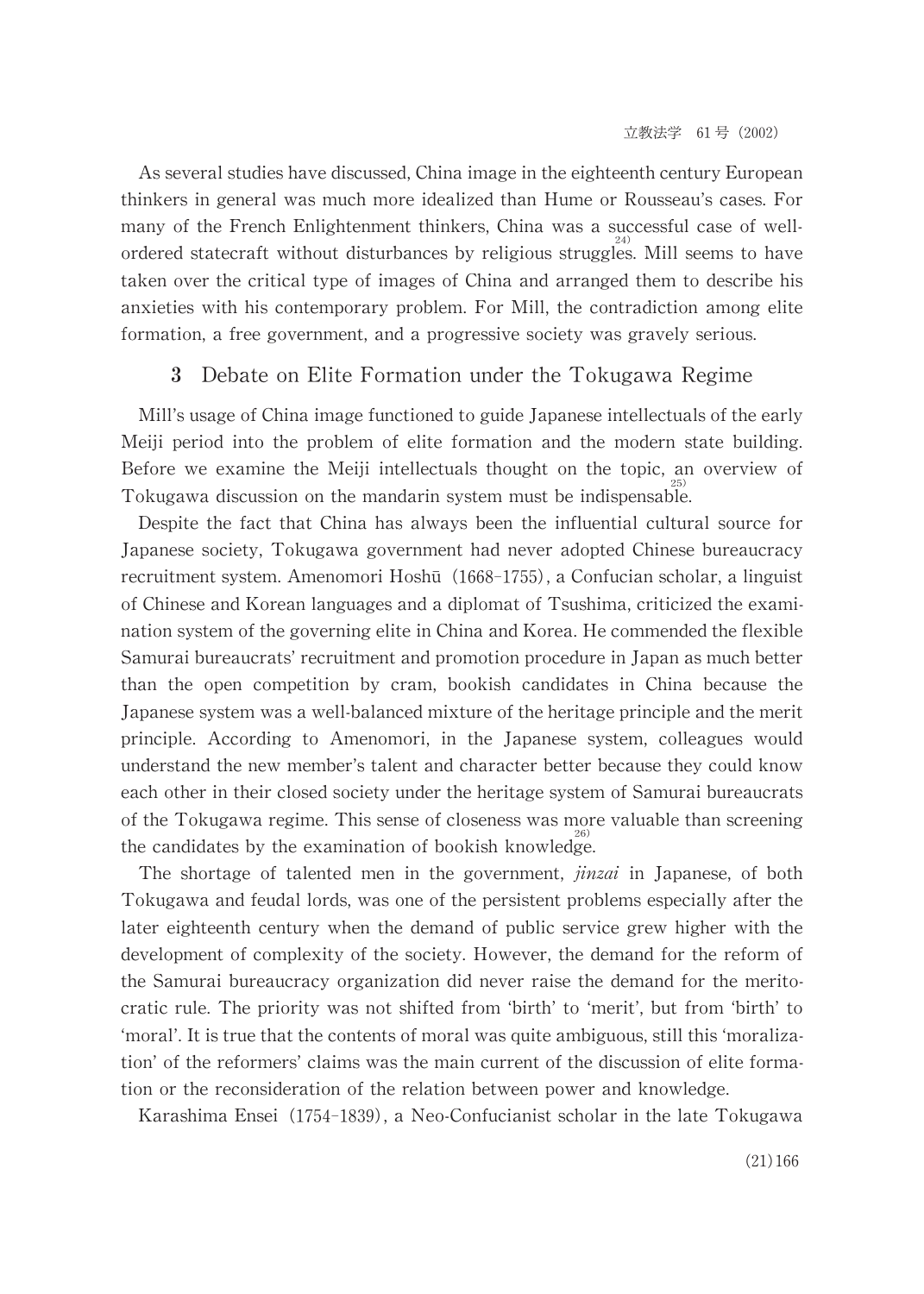period, is one good example. He maintained that it was totally wrong to identify the education for making a man of merit with the training of administrative skills. For him the core of the education for the samurai bureaucrat must always be moral education, even though he admitted that teaching of technical knowledge should also be necessary. However, his statement met the trend of meritocracy as long as it was based on the idea that the quality of governing elites should be formed by the formal education rather than practical experience or family circumstances.

In contrast, Aizawa Seishisai (1781-1863) a leading ideologue of Mito school, stressed the virtue of leadership for the qualification of governing elite. Aizawa stated that morality did not mean the decency in everyday life nor religious life. Instead, responsibility and well performance of governing itself was the true expression of morality. Therefore, Aizawa lamented that in his times government tasks were undertaken by lower clerks who only learned skills for routine or technical administration. He named that situation *shori no yo*, or 'the world of petit clerks'. He also criticized that the Confucian scholars of his times wanted to be detached completely from the government task and they were never interested in the practical political decision or administration. They indulged in playing a game with abstract notions in the classics. Aizawa pointed this problem as 'gakumon to jigyō no bunri' or the separation of education and government affairs.

However, Aizawa did not see the selection by academic achievement would work for finding the men of leadership. Aizawa presupposed that every person must have a role in society according to his given attribution. By interpreting Mencius' phrase ʻgoodandwisemenareinhighofficeandablemenare 30) employed',heexplainedthat while 'wise' meant natural born morality, 'able' meant acquired skills. Therefore he concluded that wise men must occupy the higher position of decision making and skilled men must work under their control. He presented a kind of division of labor theory in which, for the well being of the whole society, each person must play a role. This point shows Aizawa's divergence from the orthodox mandarine ideal and his affinity for the theory of Ogyū Sorai. Sorai maintained that everyone, even a farmer or a merchant, must play a role as one of *yakunin* or a man who has official duties and criticized Neo-Confucianism for it urged everyone to follow the same model of sages. Even though Aizawa's statement obviously defended the hereditary system, what he emphasized was the importance of statesmanship distinguished from the skill for the efficient administration.

Yokoi Shōnan (1809-1869), a renowned Neo-Confucian scholar and political adviser to Matsudaira Shungaku, an influential feudal-lord statesman at Bakumatsu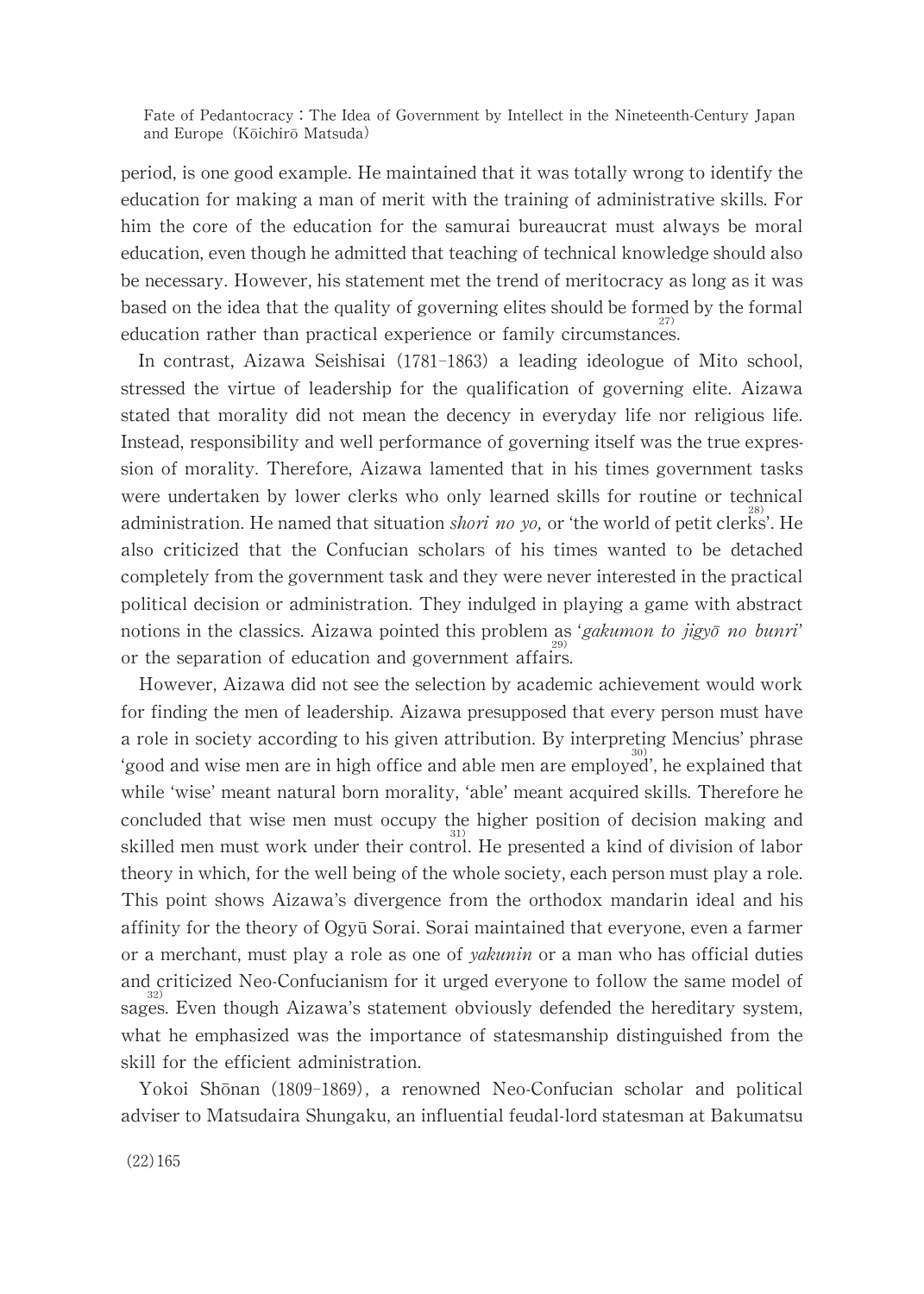times, also maintained that the separation between scholars and government officers were causing harm to the state in the times of crisis. He called it the separation of virtue and practice. On the other hand, Yokoi criticized the tendency of excess of the competitive situation among ambitious and intellectual young students. Yokoi denounced that these young students wanted to be 'useful talent' excessively and preferred political debates in order to show their ability.

Institutionally, Tokugawa government had started to consider the educational achievement of samurai as a condition of promotion since the late eighteenth century. However, the achievement examination, *gakumon ginmi*, never functioned as a formal qualification for the promotion in the government. No statesman or adviser could define clearly the true merit of  $\hat{j}$ *inzai* they wanted. Therefore, in the later Tokugawa period, the well-balanced combination of the moral education and the technical knowledge became very important but gravely difficult issue for those who sensed the crisis of the regime. Against this background that we have examined so far, the issue of pedantocracy was introduced into Japan from the West.

# 4 Meiji thinkers and pedantocracy

Though there have been several versions of the Japanese translation of John Stuart Mill's On Liberty since the mid-nineteenth century, translation of the word 'pedantocracy' has been carrying a problem. The first Japanese translation of J.S. Mill's On Liberty was published in 1872. The translator was Nakamura Masanao who was originally a Neo-Confucian scholar employed by Tokugawa government but also had an experience of study in Britain. In Nakamura's translation, 'pedantocracy' was explained as the autocratic rule by bureaucrats with boastfulness. Although his explanation could not be immune from missing the point of Mill's discussion, his understanding of the chapter five of  $On$  Liberty seems almost appropriate, at least on the topic of the limitation of central government.

However, the case of Fukuzawa Yukichi shows a clearer capturing of the point made by Mill. In his Gakumon no susume (Encouragement of Learning) of 1874 which was one of the most widely circulated book of the times, Fukuzawa wrote:

The present government is not only powerful; it is very quick in intellect too and never misses a cue...And how should the people regard all this? They are all saying that the government has power—not only power, but sagacity. The government is something beyond their reach; it stands above the clouds to rule the land; the people stand below, and all they can do is to obey and depend upon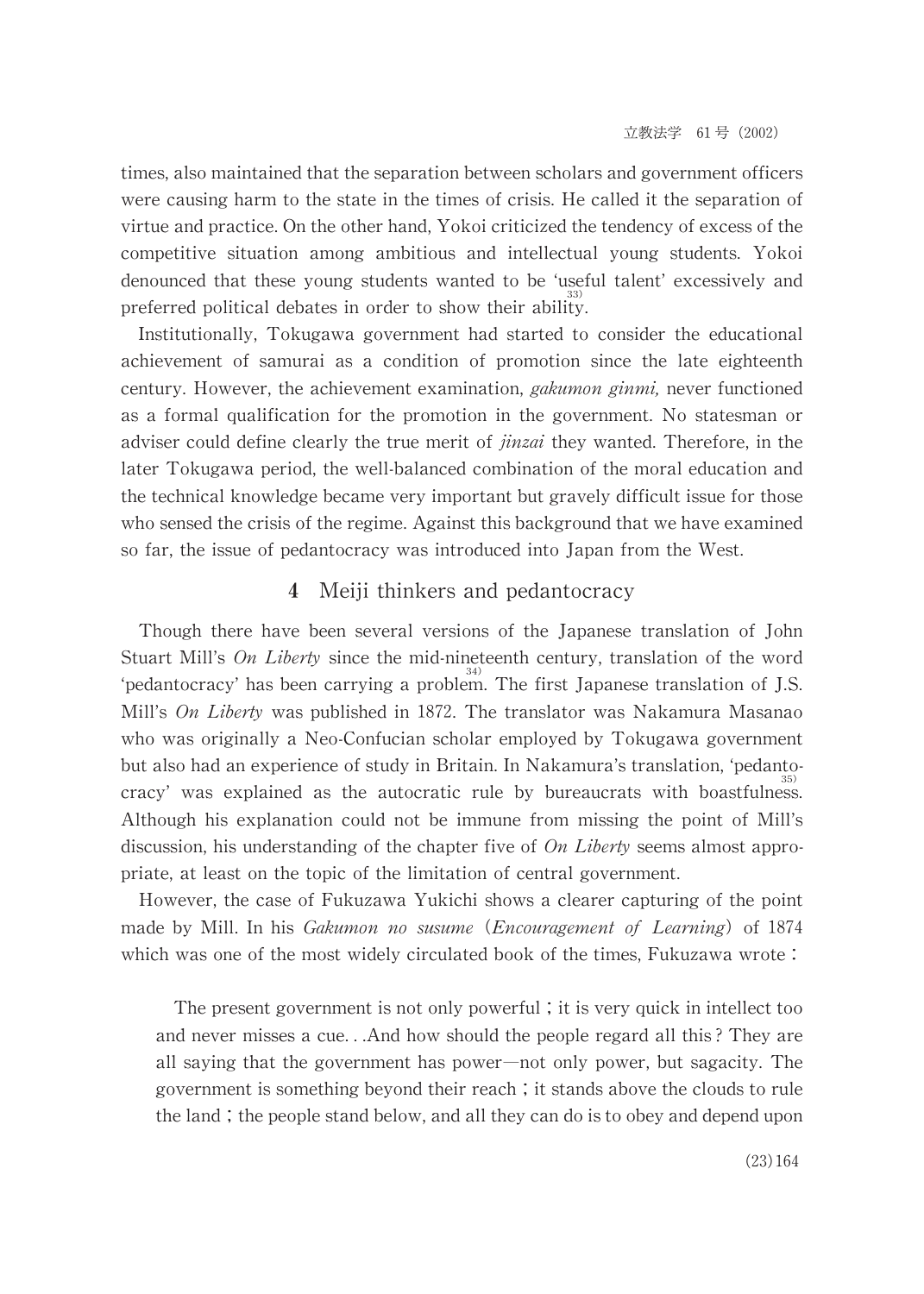it. Concern for the country is the affair of those above; the people below have little to do with it! In short, the government in old times used power, but the present government uses both power and wisdom. The former governments were ineffective in controlling the people, but the present government is highly efficient in it. The former governments violated the people into submission; the present government controls their innerminds.

Here we clearly see that Mill's discussion had a resonance in Fukuzawa. The necessity of elite formation, the distribution of active spirit in the varieties of fields in society, and preventing the wise despotism and mental slavery were all grave problems that Fukuzawa was concerned deeply.

Also, it was not just a statement of Fukuzawa's critical position against Meiji government. His intention was broader than that. One of the critical comments to the Fukuzawa's thesis by Nishi Amane revealed the locus of issue.

During the old Tokugawa regime, scholars had limited themselves to be separated from practical and political affairs. People who handled those practical works were skilled clerks, not scholars. However, in the new era, those who had academic education want to handle governmental affairs. Though some people call it an unpleasant trend, still this transformation can be valued as the progress of society if we compare it with the situation in the old regime.

This statement by Nishi proves that the critical point was not whether intellectuals should be independent from the political power or not. What Nishi asserted was that the government by educated elite was an favourable factor for the modernization of the society. Nishi gave priority to the formation of meritocratic government than the hazard caused by the excessive centralization of the educated talents. In contrast, Fukuzawa focused on the latter problem.

In discussing the problem of centralization, Fukuzawa used the image of China to give an example of a boastful but stationary state. As we have seen in the previous part of this paper, there had been some cases of critical comments on the Chinese government and society by Japanese thinkers since as early as mid-Tokugawa period. The criticism became stronger especially after the Opium War, but the ironical connection of the well organized mandarin system and the spiritless stationary society appeared in the public discussion after the Meiji Restoration. Fukuzawa used China symbolically to give a clear image of the excessively centralized society.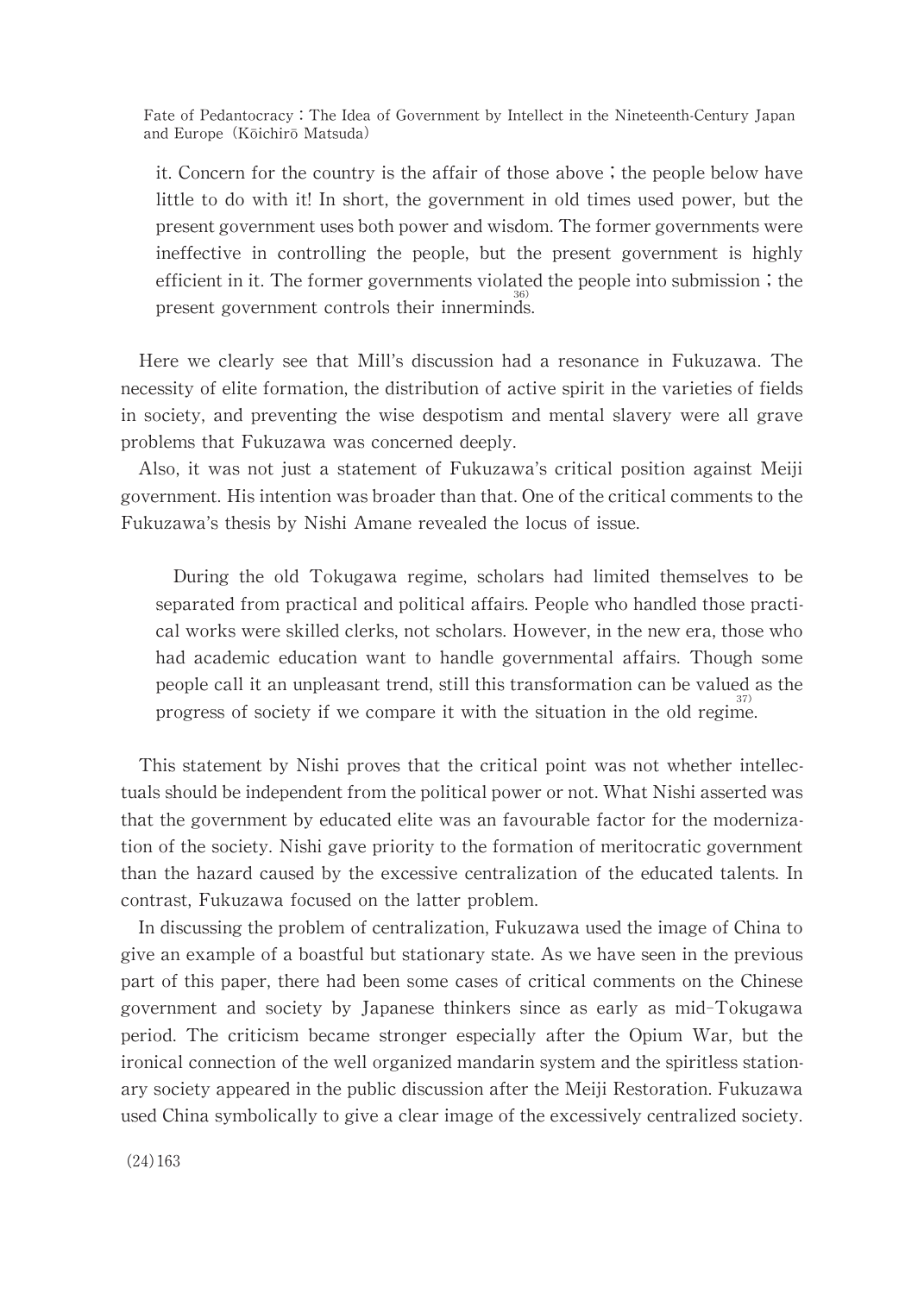According to Fukuzawa, China was dominated by one political principle, one centralized power and stagnated mind of the people. In contrast to China, Japanese society had an advantage in that it had not been dominated by one principle or power. The examples as the relation between the warrior government and the imperial rule, or the coexistence of different schools of thought and religion were given to prove the Japanese inherent capacity to build a dynamic society. Fukuzawa wanted to prove the existence of 'the systematic antagonism' in the Japanese history. Fukuzawa valued the condition of  $taj$  (literally 'many cases and events') that meant 'pluralism of social values and groups in livery competitive situation' to promote civilization. It shows his affinity for the idea of 'the systematic antagonism' clearly. For Fukuzawa, Japan was *taji* society and China was not. Now it is clear to see how the image of China functioned in his discussion.

The problem of pedantocracy was also linked with the issue of administrative centralization. In 1870 s, the decline of local society was a serious topic in the public discussion, and the main cause of the problem was attributed to the contralization of talents. In the course of discussion, concepts of  $ki$  and genki were used to represent high spiritedness as the backbone of local society.  $Ki$  itself originally derived from Chinese philosophy, in which  $ki$  (*chi* in Chinese) would function as basic element to constitute things along the principle ( $li$  in Chinese) given from ten or Heaven. However, the meaning of  $ki$  in the discussion on the local society was modified to indicate the devotion to public affairs. Therefore the discussion on  $ki$  and centralization was linked to the issue of restructuring the fief system and the samurai status into the new local government system. In Kido Takayoshi's opinion on the samurai petition problem (1873) or in Fukuzawa's Bunken ron  $(=A$  Discussion on Decentralisation) (1877), the idea of ki, on samurai's new role in the modern state, and on local government made a close linkage. In Obata Tokujirō's translation of Tocqueville's Democracy in America, Obata used genki for the translation of 'public spirit' and Fukuzawa referred to Obata's translation in *Bunkenron*.

The discussion of ki had flourished since Bakumatsu times and was carried over into Meiji period. Encountering the word 'public spirit' or 'public moral' in the Western thinkers' works, the term  $ki$  was adjusted to be used in the discussion on the moral foundation in the changing society.

# Conclusions

As we have examined, while the Japanese discussion on the merit and administrative power had been aroused under the Tokugawa regime, it was taken over in a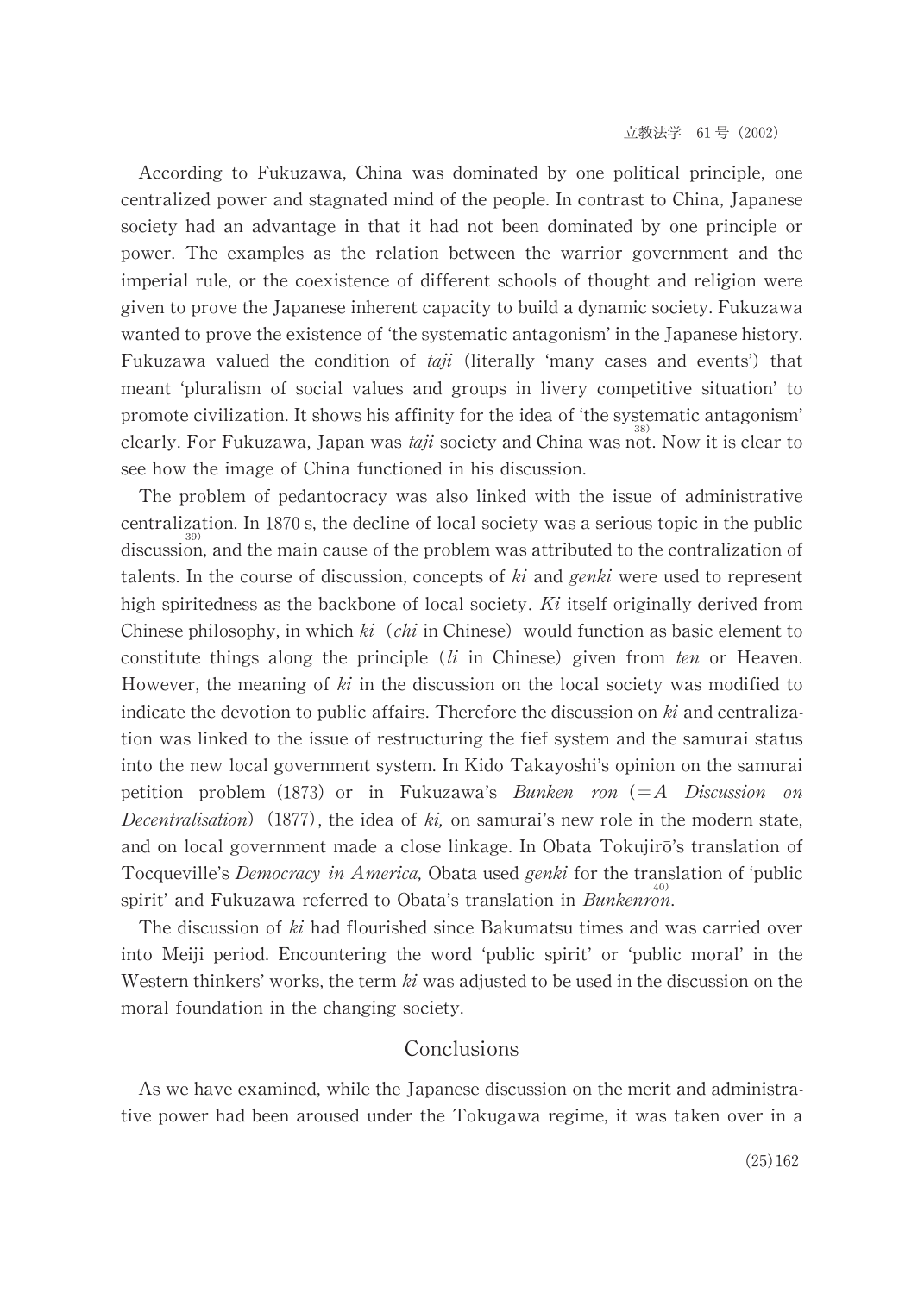discussion of centralization and liberty under the new threat of bureaucratic despotism in the early Meiji. What made the resonance between the inherited discussion on *jinzai* and the imported idea of pedantocracy? We can approach this question from two different but possibly related points of view. First, the public discussion on *jinzai* or merit as government resource before Meiji was possibly already a 'modern' one in the sense that it was a problem in the increase of complicated government task. That can be the reason why Meiji intellectuals such as Fukuzawa found relatively little problem to learn the concept of pedantocracy from the Western thinkers. Secondly, it is important to see that the discussion by Western thinkers on 'pedantocracy' was rooted in moralistic discourse of the political issue. 'Pedantocracy' would ruin 'public spirit.' Moralization of political discourse was a common factor in the intellectual trend of West and Japan in the nineteenth century. Understanding of the term 'public sprit' by Fukuzawa indicates this point. The resonance between the discussions on *jinzai* and on pedantocracy presents a common difficulty that Japan and the Western countries were facing. They shared a question of how the utility of government and the 'spirit' of society should be balanced.

- 1) The early version of this paper was prapared as a research report for the Matsushita Foundation Research Grant in 1998. Also later stage of this study was granted by Grant-in-Aid for Scientific Research 2001 of Japan Society for the Promotion of Science. I express my gratitude to Matsushita International Foundation and JSPS for the grants.
- 2) Francis E. Mineka, ed., Collected Works of John Stuart Mill (hereafter CW), vol. XIII (Toronto, University of Toronto Press, 1963), pp. 501-504.
- 3) Oscar A. Haac trans., The Correspondence of John Stuart Mill and Auguste Comte (New Brunswick, New Jersey, Transaction Publishers, 1995), p. 56.
- J.S. Mill, On Liberty, 1859, Chapter Five, in CW, vol. XVIII, 1977. p. 309.
- 5) Geogios Varouxakis, 'Guizot's Historical Works and J.S. Mill's Reception of Tocqueville,' History of Political Thought, Vol. XX. No. 2. Summer 1999. For Mill's early acceptance of the Saint-Simonians' idea of the leadership of the *pouvoir spirituel*, see M. Filipiuk, 'John Stuart Mill and France,' in M. Laineed., A Cultivated Mind: Essays on J.S. Mill Presented to John Robson, (Toronto, University of Tronto Press, 1991); J.M. Robson, The Improvement of Mankind: The Social and Political Thought of John Stuart Mill, (Toronto, University of Toronto Press, 1968), Chapter 5.
- 6) For the concept of 'merit' and T.B. Macaulay's thought, see Simon Szreter, Fertility, Class and Gender in Britain, 1860-1940 (Cambridge, Cambridge University Press, 1996), p. 160ff.
- 7) T.D.L. Morgan, 'All for a Wise Despotism?: Robert Lowe and the Politics of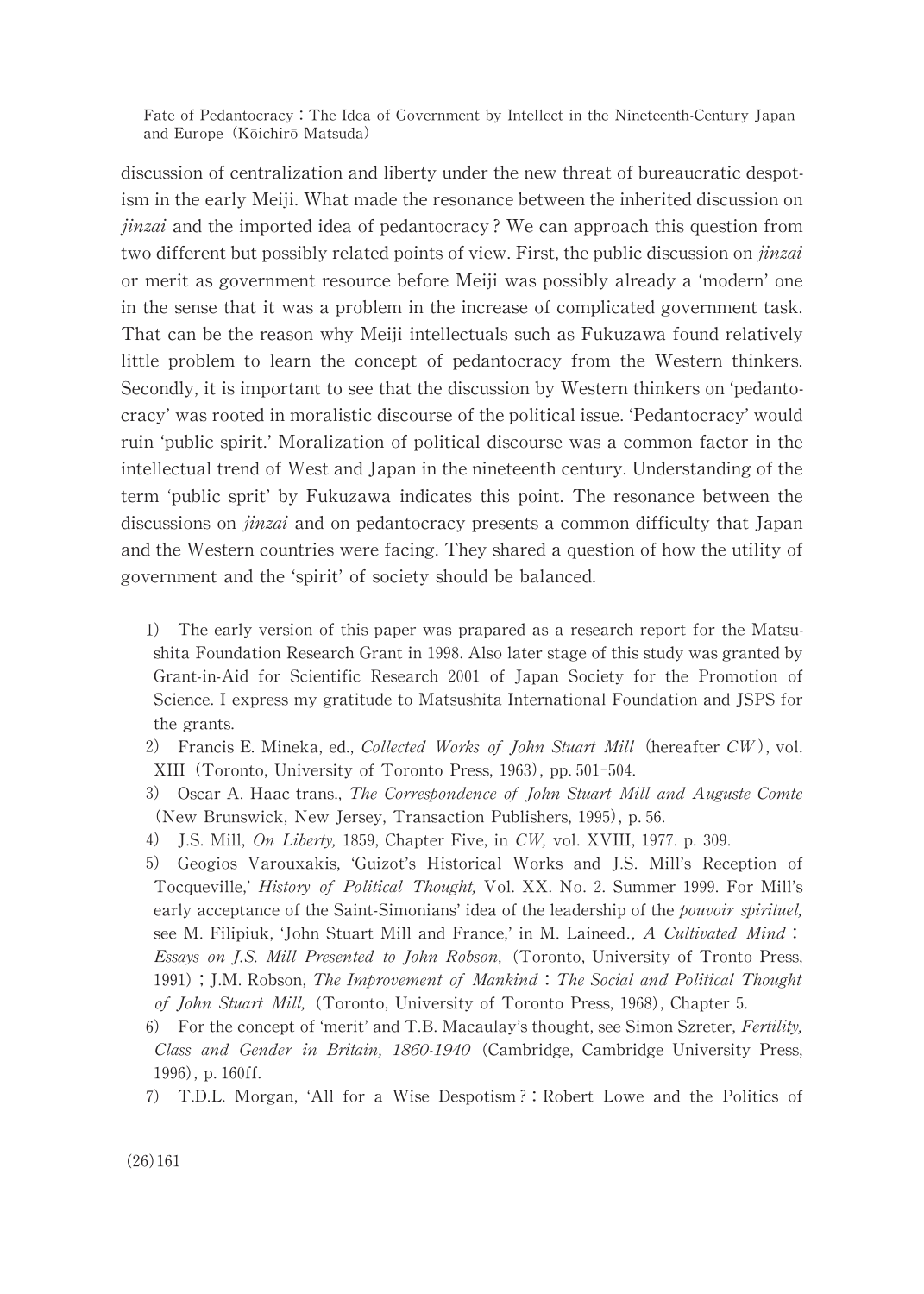Meritocracy, 1852-1873', PhD Dissertation, University of Cambridge, 1984, Chapter 8. Lord Robert Cecil, criticizing the civil service reform, associated the rule of unpractical theorists and the 'Chinese system.' 'Wise despotism' was a remark by Richard Monckton Milne to comment Lowe's speech in the Parliament.

- On Liberty, in CW, vol. XVIII, pp. 308-9. 8)
- 9) J.S. Mill, CW, vol. III, 1965, p.943.
- 10) J.S. Mill, 'Guizot's Essays and Lectures on History,' originally 1845, CW, vol. XX, pp. 269-270; Mary Pickering, Auguste Comte: An Intellectual Biography, vol. I (Cambridge, Cambridge University Press, 1993), pp. 527-8.
- 11) Varouxakis, op. cit.; J.M. Robson, The Improvement of Mankind, p. 112.
- $12)$ However, this concept of diversity as an advantage for the development of civilization should not be exclusively French. It is a possibility that Guizot was inspired by Gibbon's history of Rome.
- $13)$ The Correspondence of John Stuart Mill and Auguste Comte, p. 71; Mary Pickering, op. cit.
- 14) Pickering, *Ibid.*
- 'Guizot's Essays and Lectures on History,' 1845, CW, vol. XX, p. 270.  $15)$
- 'Almost all the greatest men who ever lived have formed part of such an Opposition. 16) Wherever some such quarrel has not been going on—wherever it has been terminated by the complete victory of one of the contending principles, and no new contest has taken the place of the old-society has either hardened into Chinese stationariness, or fallen into dissolution. A centre of resistance, round which all the moral and social elements which the ruling power views with disfavour may cluster themselves, and behind whose bulwarks they may find sheter from the attempts of that power to hunt them out of existence, is as necessary where the opinion of the majority is sovereign, as where the ruling power is a hierarchy or an aristocracy.' in 'Bentham',  $CW$ , vol. X, p. 108.
- 17) On Liberty, CW, vol. XVIII, p. 308.
- 18) Robert Kurtfirst, 'J.S. Mill on Oriental Despotism', Utilitas, Vol. 8, Number 1, March 1996.
- 19) For Mill's position in the 'Whig' tradition of the 'balance and diversity' thought, see J.W. Burrow, Whig and Liberals: Continuity and Change in English Political Thought (Oxford, Clarendon Press, 1988), Chapter 5. In the same chapter, Burrow also referred to the tradition of the image of China as a stationary society.
- 20) Alexis de Tocqueville, *Democracy in America*, Henry Reeve trans. (London, 1862), vol. I, p. 91. Varouxakis, in op. cit., stressed that Tocqueville characterized China as the society with strong tendency of neglecting theoretical speculation and of only pursuing the practical knowledge. However, with this passage that cited, it is clear that To cqueville also used the example of China as a stagnant, status quo society, which was molded by the excessive centralization.
- 21) On Liberty, CW, vol. XVIII, p. 309.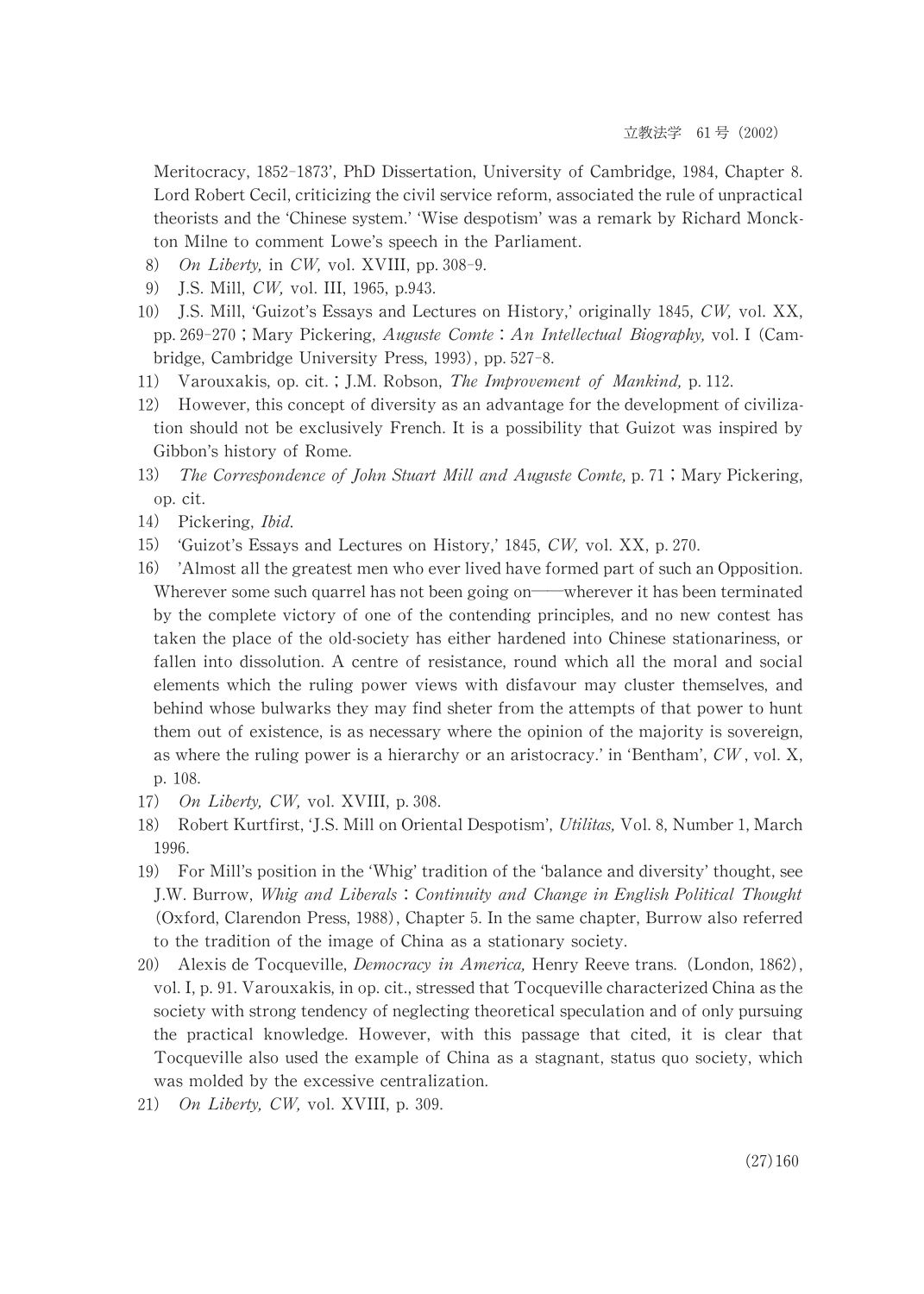- 22) David Hume, 'Of the Rise and Progress of the Arts and Sciences,' in *Essays Moral*, Political and Literary, Part I, 1741, in The World Classics edition (Oxford, 1963), p. 123.
- 23) Jean-Jacques Rousseau, *Discours sur les sciences et arts*, 1750. English translation by Victor Gourevitch, The First and Second Discourses together with the Replies to Critics and Essay on the Origin of Languages (New York, Harper & Row, 1986), pp. 8-9.
- 24) As recent comprehensive studies of the China image in Western thinkers, see Gregory Blue, 'Traditional China in Western Social Thought: An Historical Inquiry, with special reference to contributions from Montesquieu to Max Weber', PhD Dissertation, University of Cambridge, June 1988, and David Martin Jones, The Image of China in Western Social and Political Thought (New York, Palgrave, 2001).
- 25) For the detailed analysis on Tokugawa debate on the talent for governing body with a comparative study of British case, see Matsuda Kōichirō, "'Seiji" to "riji": hikaku shisōshiteki kōsatsu', Kindainihon kenkyū kai ed., Nenpō kindainihonkenkyū, Hikakuno nakano kindainihonnsshis $\bar{o}$  (Tokyo, Yamakawa shuppansha, 1996).
- 26) Amenomori, Tawaregusa in Nihon zuihitsu taisei, series II, vol. XIII (Tokyo, Yoshikawa kōbunkan, 1974), pp. 189-190.
- 27) Karashima, Gakusei wakumon, 1816, in Nihon kyoikushi shiryo, vol. 8, (originally Monbushō, 1892, reprinted by Kyōto, Rinsen shoten, 1970), p. 5.
- 28) Aizawa, Gakusei ryakusetsu, n. d., in Nihon kyoikushi shiryo, vol. 5, p. 459.
- 29) Aizawa, Taijiki kanwa, 1842, in Nihon shisō taikei, vol. 53, Mito Gaku (Tokyo, Iwanami shoten, 1973), p.256.
- 30) D.C. Lau trans., *Mencius*, volume one, (Hong Kong, Chinese University Press, 1984), p.63.
- 31) Aizawa, *Jinshin kyoshu saku*, in Nihon shisō taikei, vol. 53, p. 355.
- 32) Sorai sensei tōmonjo, in Shimada Kenji ed., Ogyū Sorai zenshū, vol. 1 (Tokyo, Misuzu shobō, 1973), p. 430.
- 33) Yokoi, Gakko tõmonsho, 1852, in Nihon shisõ taikei, vol. 55, Watanabe Kazan, etc., p. 429.
- 34) In translating 'pedantocracy', two postwar translations of  $On$  Liberty used words such as *hanbunjokurei*, which means red tape, or *kūron-seiji*, which means a government filled with futile discussion. Both translations missed the point that Mill intended to make. See Hayasaka Tadashi trans., *Jiyūron* (Tokyo, Chuo kōron sha, 1963); Shiojiri, Kimura trans., *Jiyūron* (Tokyo, Iwanami shoten, 1971).
- 35) *Jiyū no ri*, in *Meiji bunka zenshū, Jiyū minken hen, Jō kan* (Tokyo, Nihon hyōronsha, 1927), p. 82.
- 36) Eiichi Kiyooka trans., Fukuzawa Yukichi on Education: Selected Works (Tokyo, University of Tokyo Press, 1985), pp. 96-97.
- 37) Nishi, 'Hi gakusha shokbunron', in *Meiroku zasshi*, March 1874.
- 38) Fukuzawa, Bunmeiron no gairyaku, 1875, revised edition with annotation by Matsuzawa Hiroaki (Tokyo, Iwanami shoten, 1995), p.38. In Oboegaki written around 1875, Fukuzawa stated, 'Civilization comes out of pluralism  $(tai)$ . Pluralism promotes